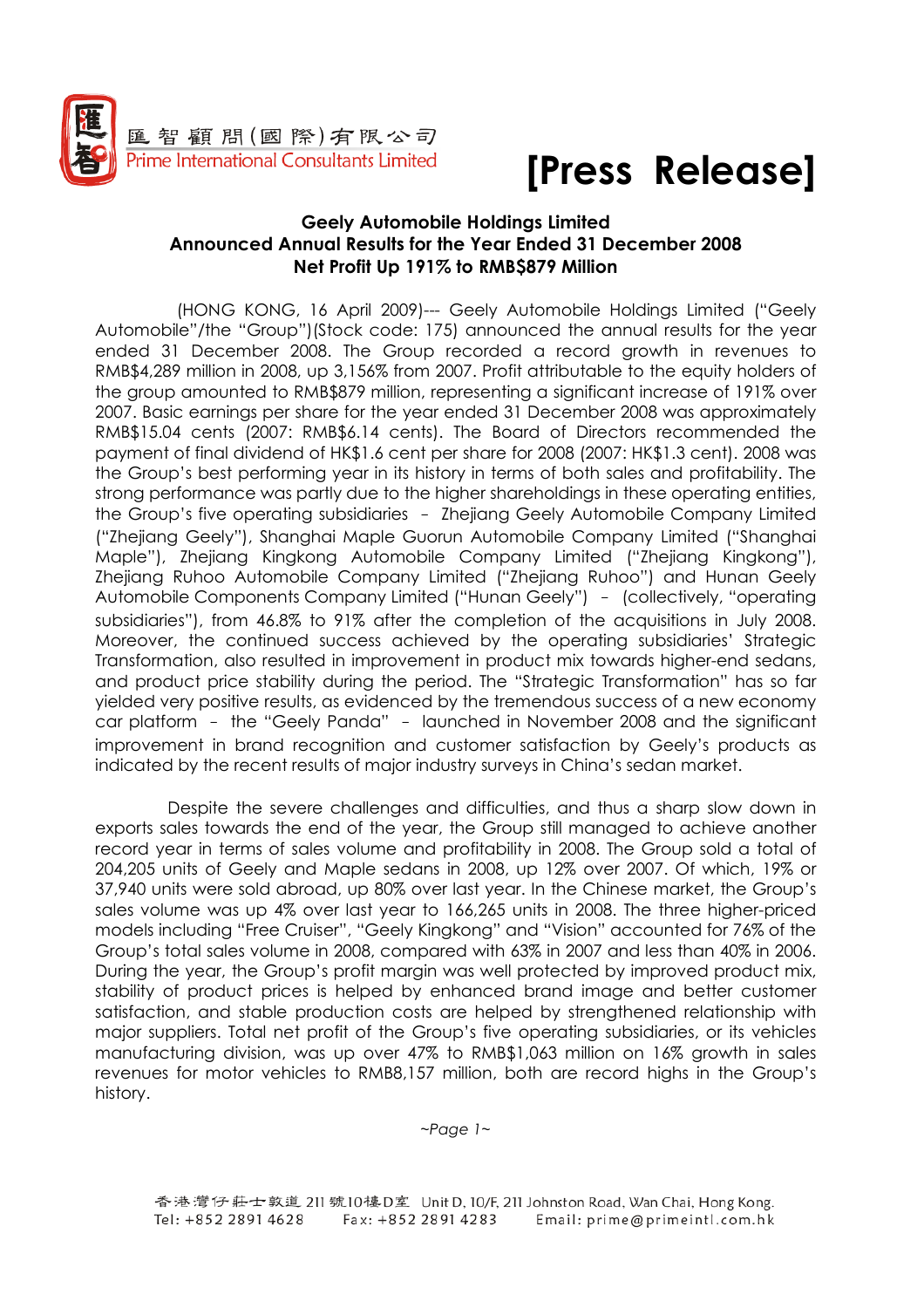

# [Press Release]

Geely Automobile Holdings Limited Annual Results 2008 16 April 2009 / P.2

The spokesman of Geely Automobile said, "2009 would be a very challenging year for most of our automotive peers with a significant slowdown in motor vehicles sales in most parts of the World market. We have decided to take a more proactive approach to speed up the exploration of other new markets which are less affected by the current global financial market turmoil and have good potential demand for our products. We shall continue to proceed with the remaining steps under our "Strategic Transformation" to further improve the competence of our products. And we shall continue on our newly implemented "Platform Strategy" to enhance the Group's market competence. I believe the Group is well positioned to expand its market shares in the China market in 2009. The lower cost base into the 2009 should also help the Group to sustain its consistent earnings growth in the coming few years."

On the positive front, the demand for sedans in China has only been slightly affected so far. With the very low level of leverage in China's automobile market and amongst the major Chinese automobile manufacturers, and the country's still very low penetration rate for motor vehicles, China's motor vehicle market should remain the best performing market in the World in the coming year. Thanks much to an enactment of the "Stimulation Package for Automobile Industry" promulgated by the State Council recently and the continued strong demand for the Group's existing models, the total sales volume achieved by the Group's five operating subsidiaries in March 2009 set another record high in terms of monthly sales volume since the last record in January 2008. Total sales volume of the subsidiaries was 24,089 units in March 2009, up 15.9% over the same period last year and up 29.4% from February 2009. For the first quarter of 2009, the total sales volume of the Group's five operating subsidiaries was 61,226 units, up 8.3% over the same period last year.

 $~$ -Page 2 $~$